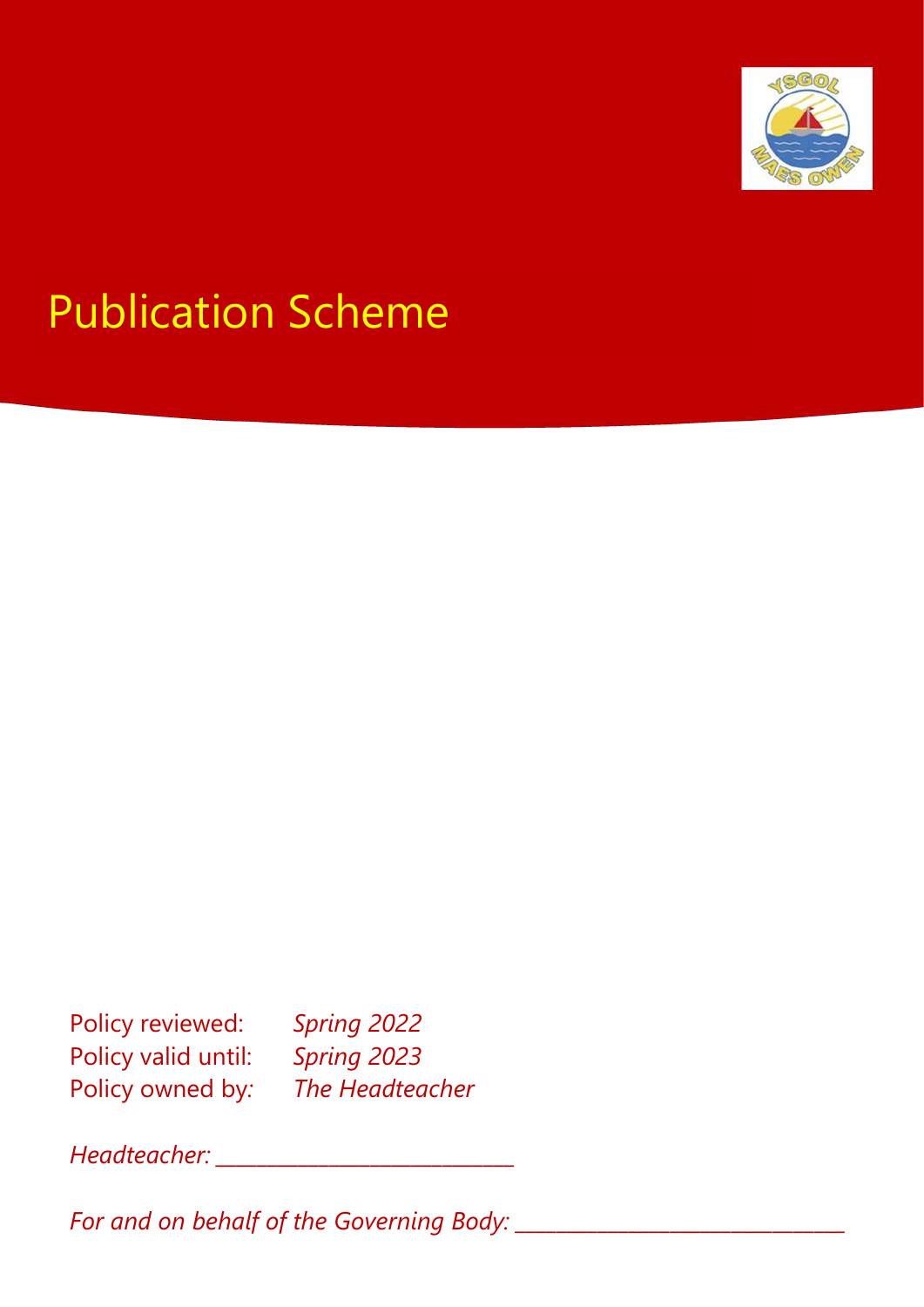## *Our full title and address for sending requests for any documents* is: *Ysgol Maes Owen Morfa Avenue Kinmel Bay LL18 5LE*

*The person responsible for maintenance of this scheme is: Mrs Catrin Foulkes (Headteacher)*

#### **Introduction: what a publication scheme is and why it has been developed**

One of the aims of the Freedom of Information Act 2000 (which is referred to as FoIA in the rest of this document) is that public authorities, including all maintained schools, should be clear and proactive about the information they will make public.

To do this we must produce a publication scheme, setting out:

- *The classes of information which we publish or intend to publish;*
- *The manner in which the information will be published; and*
- *Whether the information is available free of charge or on payment.*

The scheme covers information already published and information which is to be published in the future. All information in our publication scheme is available for you on our website to download and print off or is available in paper form by request at the School Office.

Some information which we hold may **not** be made public, for example personal information.

This publication scheme conforms to the model scheme for schools approved by the Information Commissioner.

## **Categories of information published**

The publication scheme guides you to information which we currently publish (or have recently published) or which we will publish in the future - this is split into categories of

information known as 'classes'. These are contained in section 5 of this scheme.

The classes of information that we undertake to make available are organised into four broad topic areas:

- **School Prospectus -** information published in the school prospectus.
- *Governors' Documents* **-** information published in the Governors' Annual Report and in other governing body documents.
- *Pupils & Curriculum* information about policies that relate to pupils and the school curriculum.
- **School Policies** information about policies that relate to the school in general.

### **How to request information**

You can request a copy of the information you want from the contact detailed below or visit our website at **www.maesowen.co.uk**

If the information you're looking for isn't available via the scheme **[and isn't on our website],** you can still ask if we have it. You can contact the school by telephone, fax, email or letter.

Email: **swyddfa@maesowen.conwy.sch.uk** Tel: **01745 353721** Contact Address: **Ysgol Maes Owen Morfa Avenue Kinmel Bay**

**LL18 5LE**

To help us process your request quickly, please clearly mark any correspondence **"PUBLICATIONS SCHEME REQUEST**" (in **bold CAPITALS**).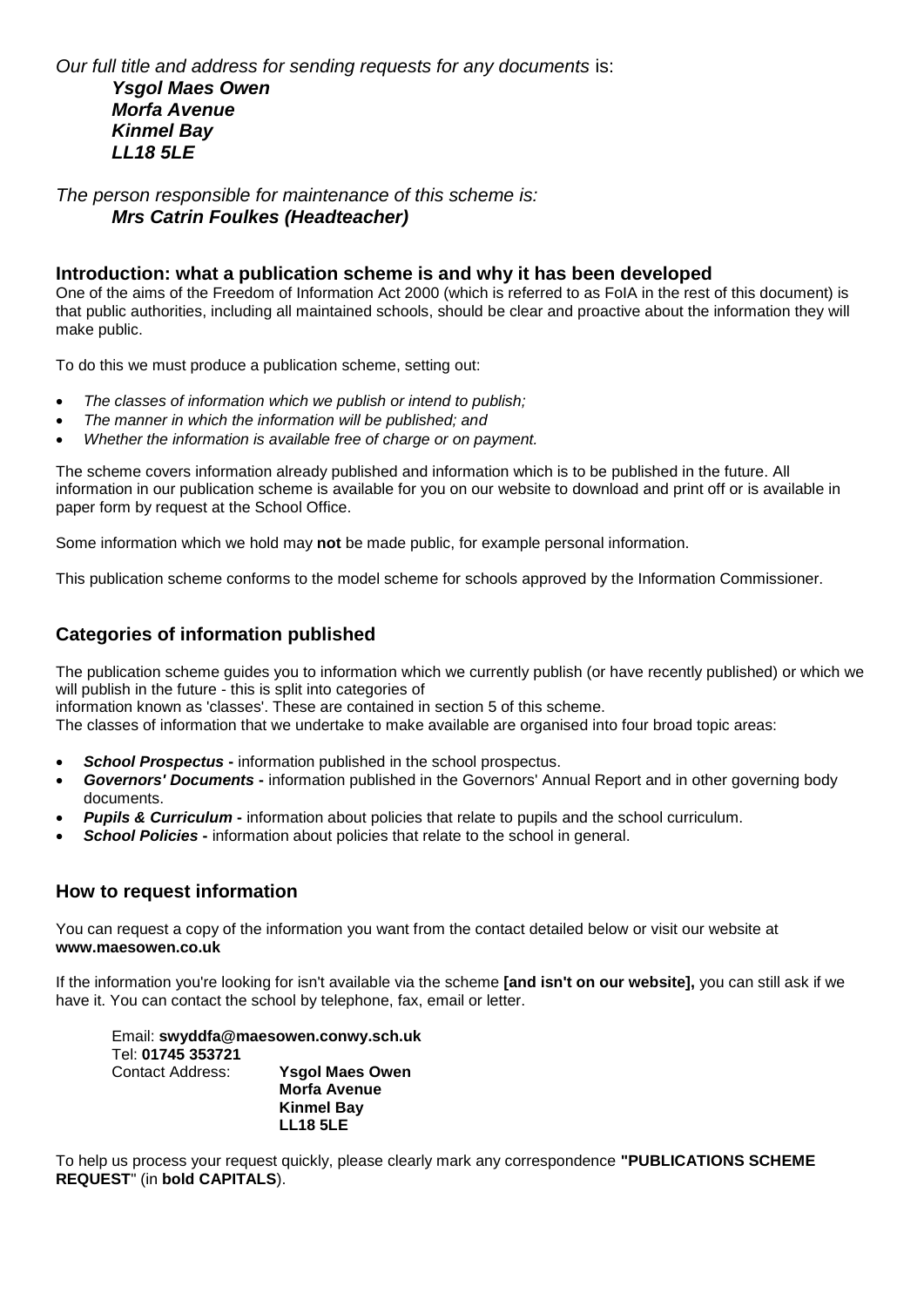# **Paying for information**

Single copies of information covered by this publication scheme are provided free unless stated otherwise. If your request means that we have to do a lot of photocopying or printing, or pay a large postage charge, or is for a priced item such as some printed publications or videos, we will let you know the cost before fulfilling your request. Where there is a charge for a particular item this is indicated in the boxes in Section 5 by a £ sign following the description of the item.

Information published on our website is free, although you may incur costs from your Internet service provider. If you don't have Internet access, you can access our website using a local library or an Internet café.

## **Classes of Information Currently Published**

**School Prospectus** - this section sets out information published in the school prospectus.

| <b>Class</b>                       | <b>Description</b>                                                                                                                                                                                                                                                                                                                                                                                                                                                                                                                                                                                                                                                                                                                                                                                                                                                                                                                                        |
|------------------------------------|-----------------------------------------------------------------------------------------------------------------------------------------------------------------------------------------------------------------------------------------------------------------------------------------------------------------------------------------------------------------------------------------------------------------------------------------------------------------------------------------------------------------------------------------------------------------------------------------------------------------------------------------------------------------------------------------------------------------------------------------------------------------------------------------------------------------------------------------------------------------------------------------------------------------------------------------------------------|
| <b>School</b><br><b>Prospectus</b> | The statutory contents of the school prospectus are as follows, (other items may be included at the<br>school's discretion):<br>the name, address and telephone number of the school, and the type of school.<br>the names of the headteacher and chair of governors.<br>information about admissions.<br>a statement of the school's ethos and values.<br>details of any affiliations with a particular religion or religious denomination, the religious<br>education provided, parents' right to withdraw their child from religious education and collective<br>worship and the alternative provision for those pupils.<br>information about the school's policy on providing for pupils with special educational needs.<br>number of pupils on roll and rates of pupils' authorised and unauthorised absences.<br>National Curriculum assessment results for appropriate Key Stages, with national summary<br>figures.<br>Use of the Welsh Language. |

**Governors' Annual Report and other information relating to the governing body** - this section sets out information published in the Governors Annual Report and in other Governing Body documents.

| <b>Class</b>                       | <b>Description</b>                                                                                                                                                                                                                                                                                                                                                                                                                                                                                                                                                                                                                                                                                                                                                                                                                                                                                                                                                                                                                                                                                                                                            |
|------------------------------------|---------------------------------------------------------------------------------------------------------------------------------------------------------------------------------------------------------------------------------------------------------------------------------------------------------------------------------------------------------------------------------------------------------------------------------------------------------------------------------------------------------------------------------------------------------------------------------------------------------------------------------------------------------------------------------------------------------------------------------------------------------------------------------------------------------------------------------------------------------------------------------------------------------------------------------------------------------------------------------------------------------------------------------------------------------------------------------------------------------------------------------------------------------------|
| Governors'<br><b>Annual Report</b> | The statutory contents of the governors' annual report to parents are as follows, (other items may<br>be included at the school's discretion):<br>details of the governing body membership, including name and address of chair and clerk.<br>a statement on progress in implementing the action plan drawn up following an inspection.<br>a financial statement, including gifts made to the school and amounts paid to governors for<br>expenses.<br>information about school security.<br>information about the implementation of the governing body's policy on pupils with special<br>educational needs (SEN) and any changes to the policy during the last year.<br>a description of the arrangements for the admission of pupils with disabilities; details of steps<br>to prevent disabled pupils being treated less favourably than other pupils; and details of<br>existing facilities to assist access to the school by pupils with disabilities.<br>the accessibility plan covering future policies for increasing access by those with disabilities<br>to the school<br>how teachers' professional development impacts on teaching and learning. |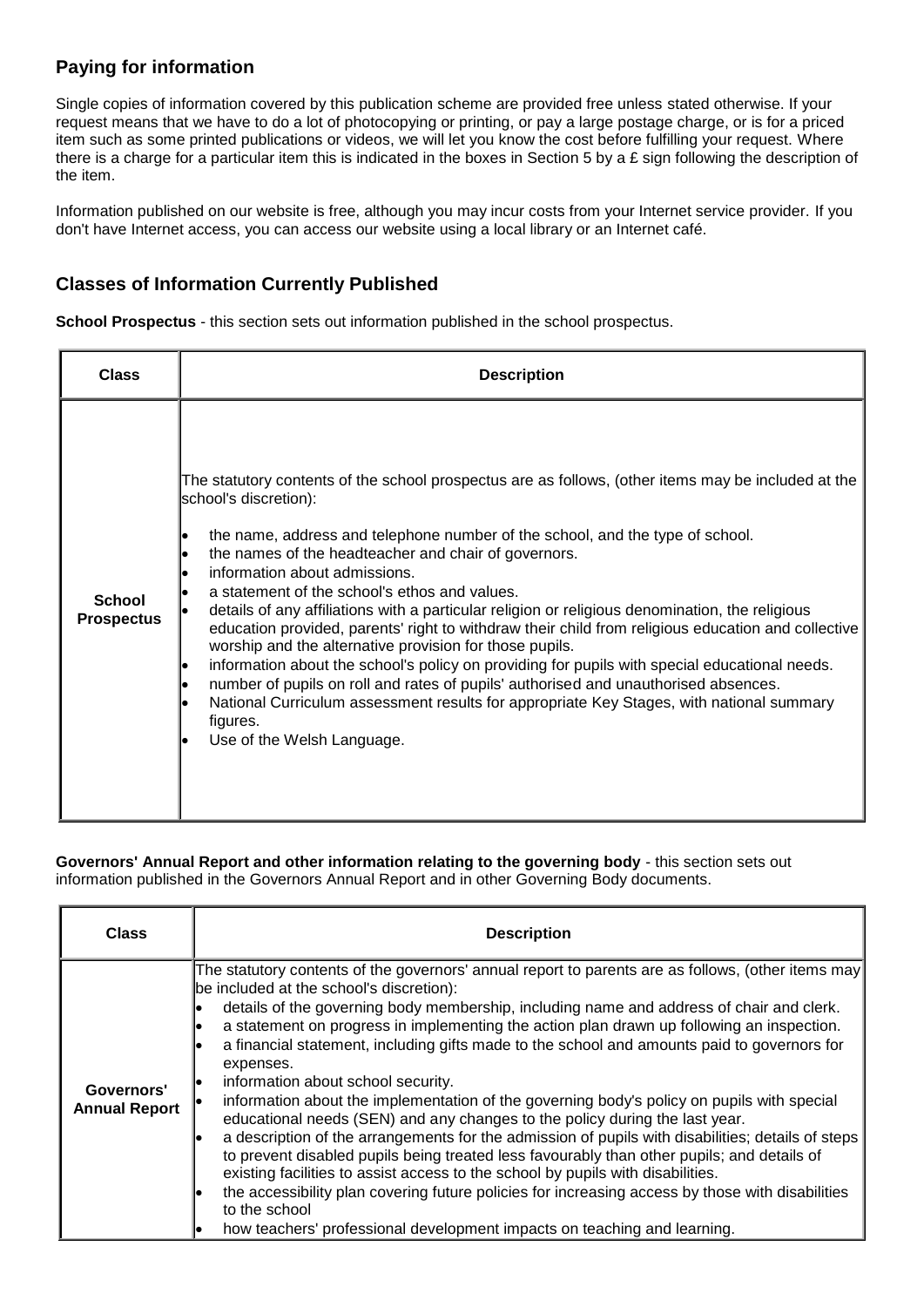|                                                                                    | number of pupils on roll and rates of pupils' authorised and unauthorised absence.<br>National Curriculum assessment results for Key Stage 2, with national summary figures.<br>the school's targets for Key Stage 2                                                                                                                                                                |
|------------------------------------------------------------------------------------|-------------------------------------------------------------------------------------------------------------------------------------------------------------------------------------------------------------------------------------------------------------------------------------------------------------------------------------------------------------------------------------|
| Instrument of<br><b>Government</b>                                                 | The name of the school.<br>The category of the school.<br>The name of the governing body.<br>The manner in which the governing body is constituted.<br>The name of any person entitled to appoint any category of governor.<br>Details of any trust.<br>If the school has a religious character, a description of the ethos of the school.<br>The date the instrument takes effect. |
| Minutes [1] of<br>meeting of the<br><b>Governing Body</b><br>and its<br>committees | Minutes from governing body and committee meetings                                                                                                                                                                                                                                                                                                                                  |

**Pupils & Curriculum Policies** - this section gives access to information about policies that relate to pupils and the school curriculum.

| <b>Class</b>                          | <b>Description</b>                                                                                                                                                                                   |
|---------------------------------------|------------------------------------------------------------------------------------------------------------------------------------------------------------------------------------------------------|
| Home - school<br>agreement            | Written statement of the school's aims and values, the school's responsibilities, the parental<br>responsibilities and the school's expectations of its pupils for example homework<br>arrangements. |
| <b>Curriculum Policy</b>              | Statement on following the policy for national curriculum subjects, including any syllabus<br>followed by pupils at the school.                                                                      |
| <b>Sex Education</b><br><b>Policy</b> | Written statement of policy with regard to sex education.                                                                                                                                            |
|                                       | <b>Collective Worship Statement of arrangements for the required daily act of collective worship.</b>                                                                                                |
| <b>Pupil Discipline</b>               | Written statement of general principles on behaviour and discipline including any anti bullying<br>policy as appropriate.                                                                            |

**School Policies** - This section gives access to information about policies that relate to the school in general.

| <b>Class</b>                                                                                                                 | <b>Description</b>                                                                                                                                                                                                    |
|------------------------------------------------------------------------------------------------------------------------------|-----------------------------------------------------------------------------------------------------------------------------------------------------------------------------------------------------------------------|
| <b>Reports of Estyn</b><br>School Inspections<br>under Sections 10<br>and 23 of the<br>School Inspections<br><b>Act 1996</b> | Report of an inspection of the school and the summary of the report.                                                                                                                                                  |
| <b>Post Inspection</b><br>action plan                                                                                        | A plan setting out the actions required following an Estyn inspection.                                                                                                                                                |
| Charging and                                                                                                                 | A statement of the school's policy with respect to charges and remissions for any optional<br><b>remissions policies</b> extra or board and lodging of which charges are permitted, for example music tuition, trips. |
| <b>School session</b><br>times                                                                                               | Details of school session and dates of school terms and holidays.                                                                                                                                                     |
| <b>Needs</b>                                                                                                                 | Special Education Information about the school's policy on providing for pupils with special educational<br>lneeds.                                                                                                   |
|                                                                                                                              | <b>Accessibility Plans</b> Written plan of improvements to access for pupils with disabilities.                                                                                                                       |
| <b>Health and Safety</b><br><b>Policy</b>                                                                                    | Written statement of general policy with respect to health and safety at work of employees<br>(and others) and the organisation and arrangements for carrying out the policy.                                         |
| <b>Child Protection</b><br><b>Policy</b>                                                                                     | Statement of general principles on Child Protection arrangements.                                                                                                                                                     |